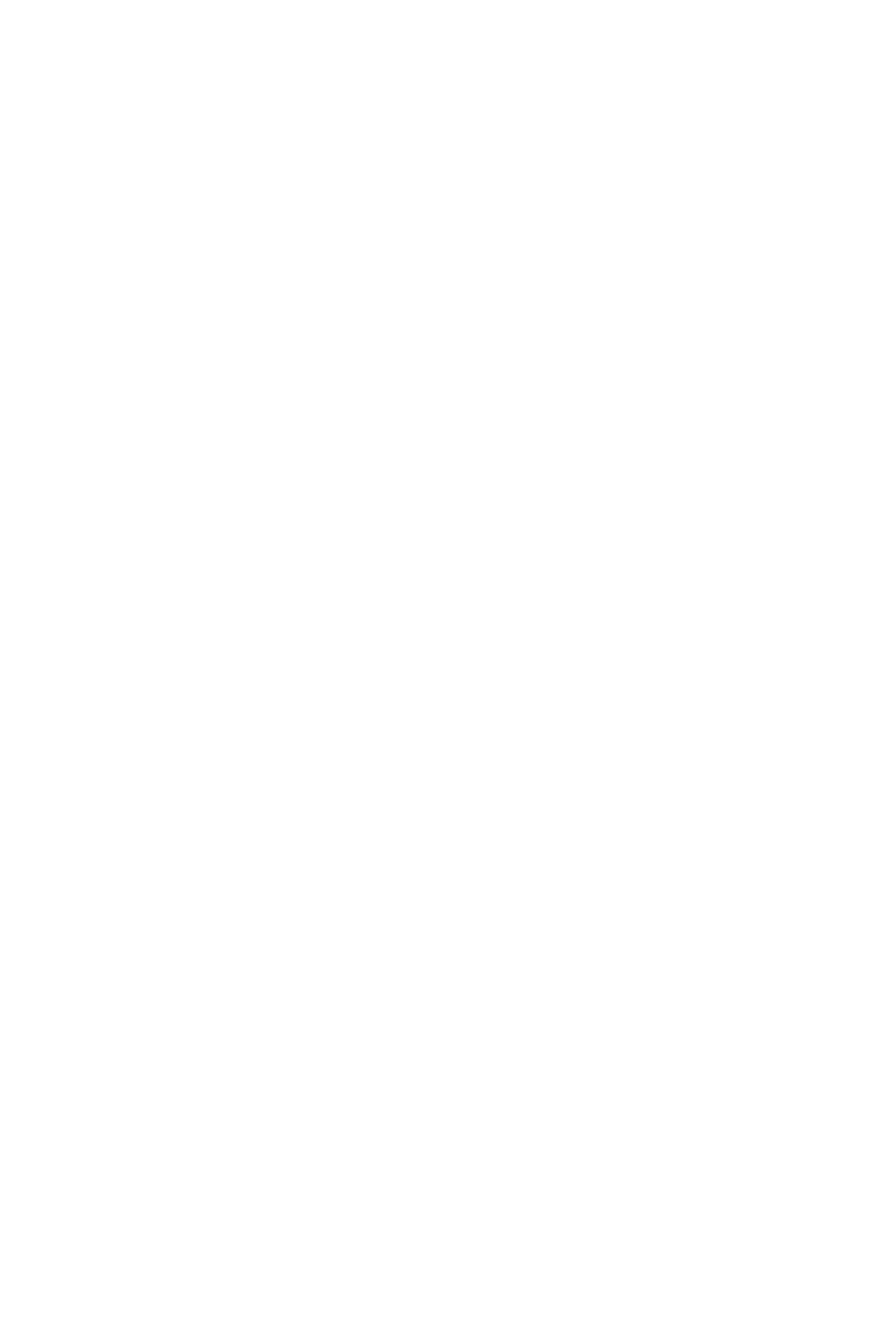# Managing

# H. Joseph Miller

REGULAR BAPTIST PRESS 1300 North Meacham Road Schaumburg, Illinois 60173-4806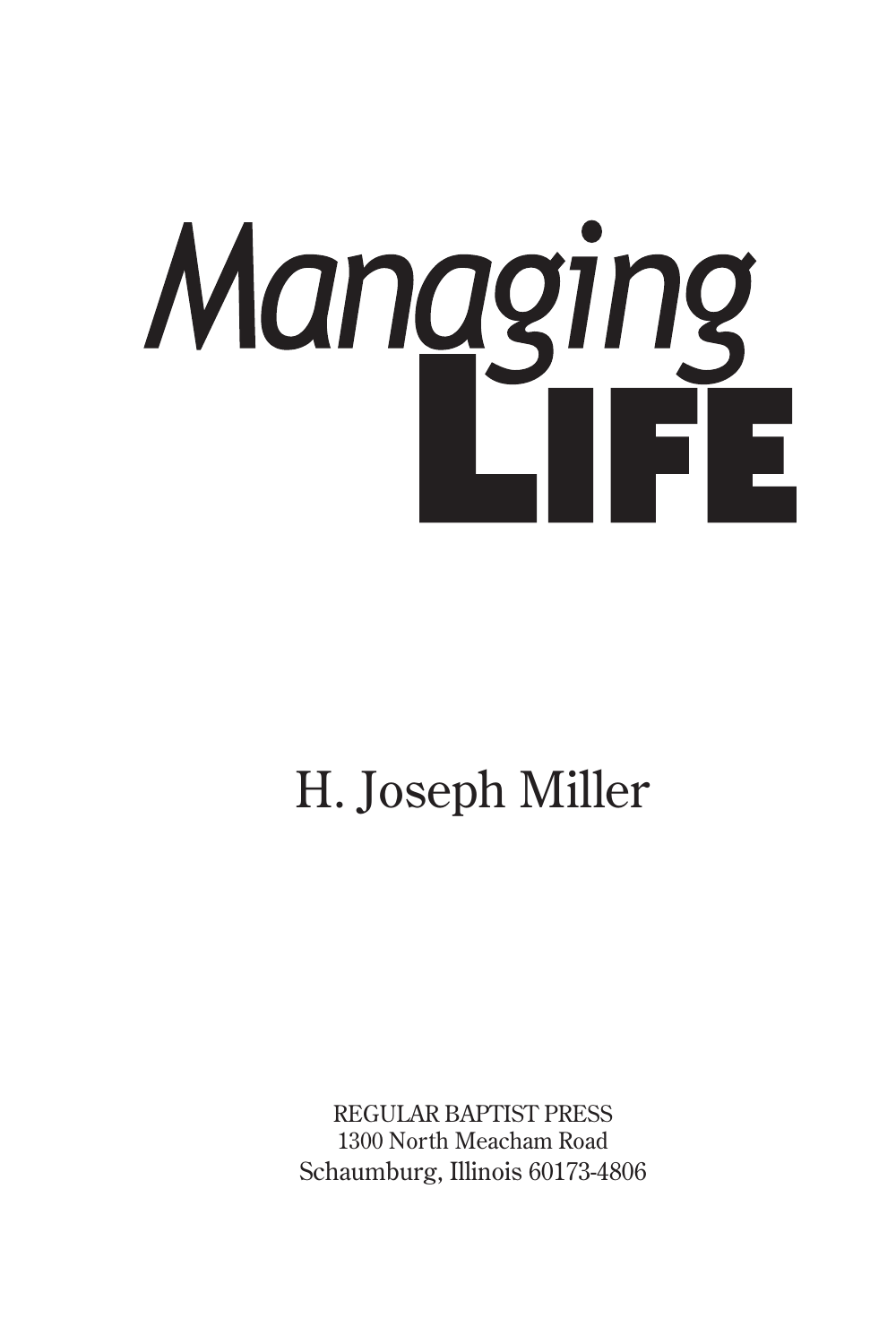This study guide is one of seven designed to be used with *Blueprint for Spiritual Maturity* from Regular Baptist Press*.* Visit the Web site for further details. www.regularbaptistpress.org/buildup

MANAGING LIFE © 2005 Regular Baptist Press • Schaumburg, Illinois www.regularbaptistpress.org • 1-800-727-4440 Printed in U.S.A. All rights reserved RBP5337 • ISBN: 1-59402-317-4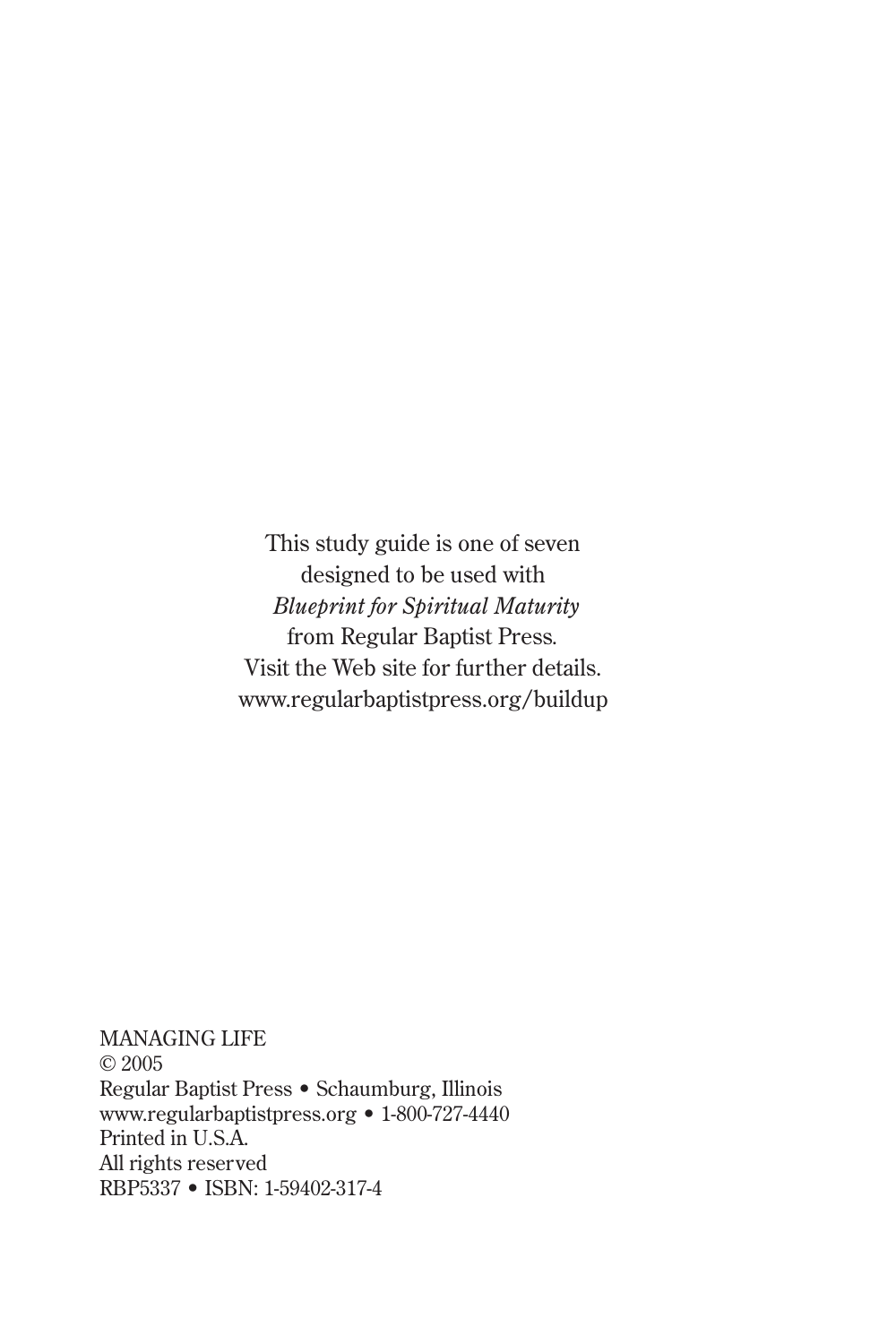### Contents

#### Preface 7

- **Lesson 1** I'll Manage 9
- **Lesson 2** I'll Submit 19
- **Lesson 3** I'll Watch 29
- **Lesson 4** I'll Give 41
- **Lesson 5** I'll Prioritize 53
- Lesson 6 I'll Receive 67
	- Wrap-up 77
	- Answers 79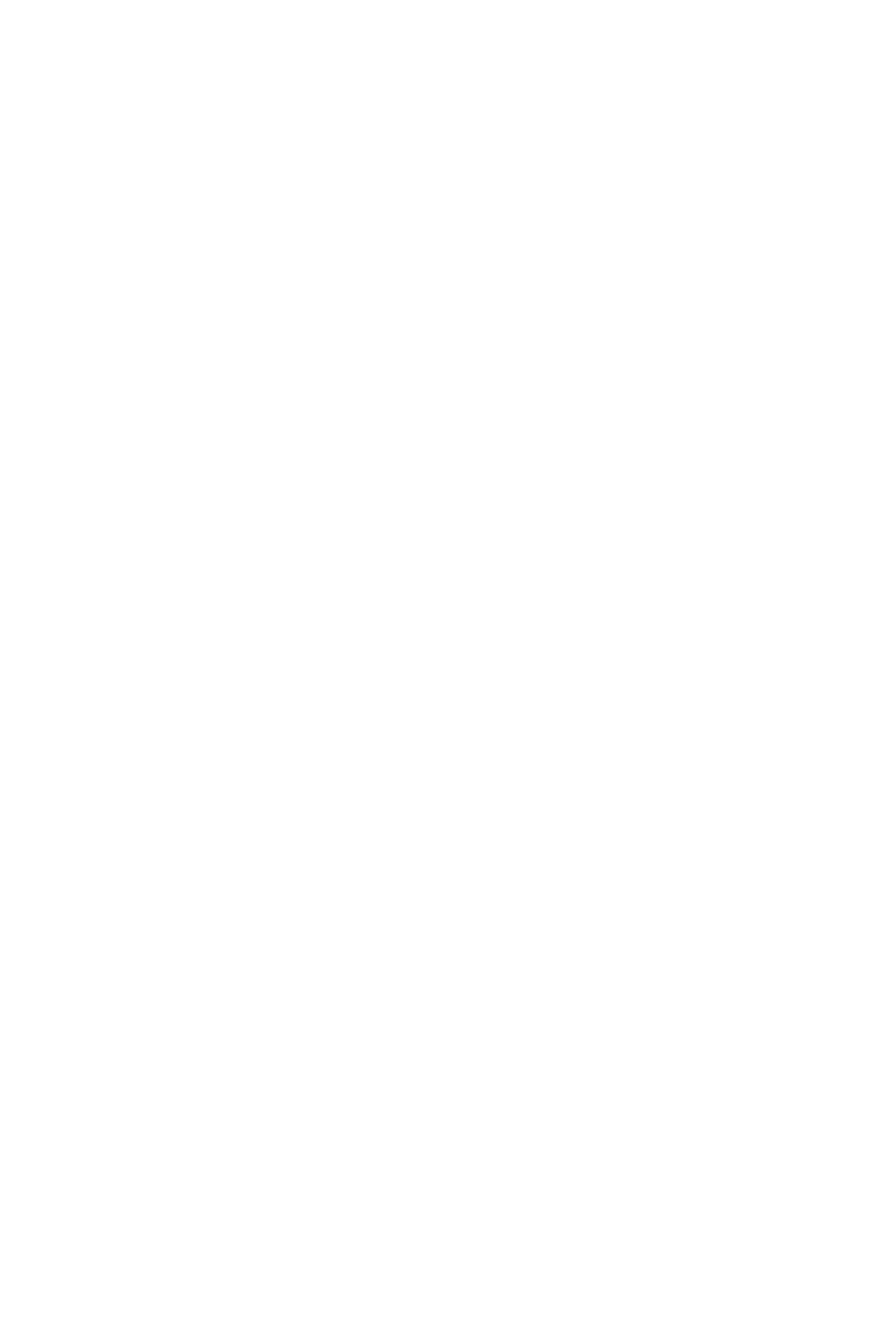## Preface

This book is about fulfilling your responsibility as a steward, or manager, of the resources God (the Owner) has entrusted to you. Each lesson presents a positive step, or action, you can take so that you are a doer of the Word, and not merely a hearer (James 1:22).

*I'll Manage* describes the occupation of steward as overriding even one's vocation in life.

*I'll Submit* involves first giving oneself to the Lord before giving one's substance.

*I'll Watch* deals with the responsibility to manage time with the right priorities.

*I'll Give* teaches that grace giving is an acknowledgement of God's ownership and our trust in Him.

*I'll Prioritize* includes Biblical principles for budgeting one's finances.

*I'll Receive* highlights the "abundances" God gives to sustain life.

Each of these steps requires the exercise of faith. Living by faith is not a leap in the dark; it is stepping in the light. Hebrews 11:1 says faith is "the substance of things hoped for, the evidence of things not seen." Hebrews 11:6 says, "But without faith it is impossible to please him: for he that cometh to God must believe that he is, and that he is a rewarder of them that diligently seek him."

As you put the truths of *Managing Life* into practice, your faith will grow, and you will become a steward whose management pleases God.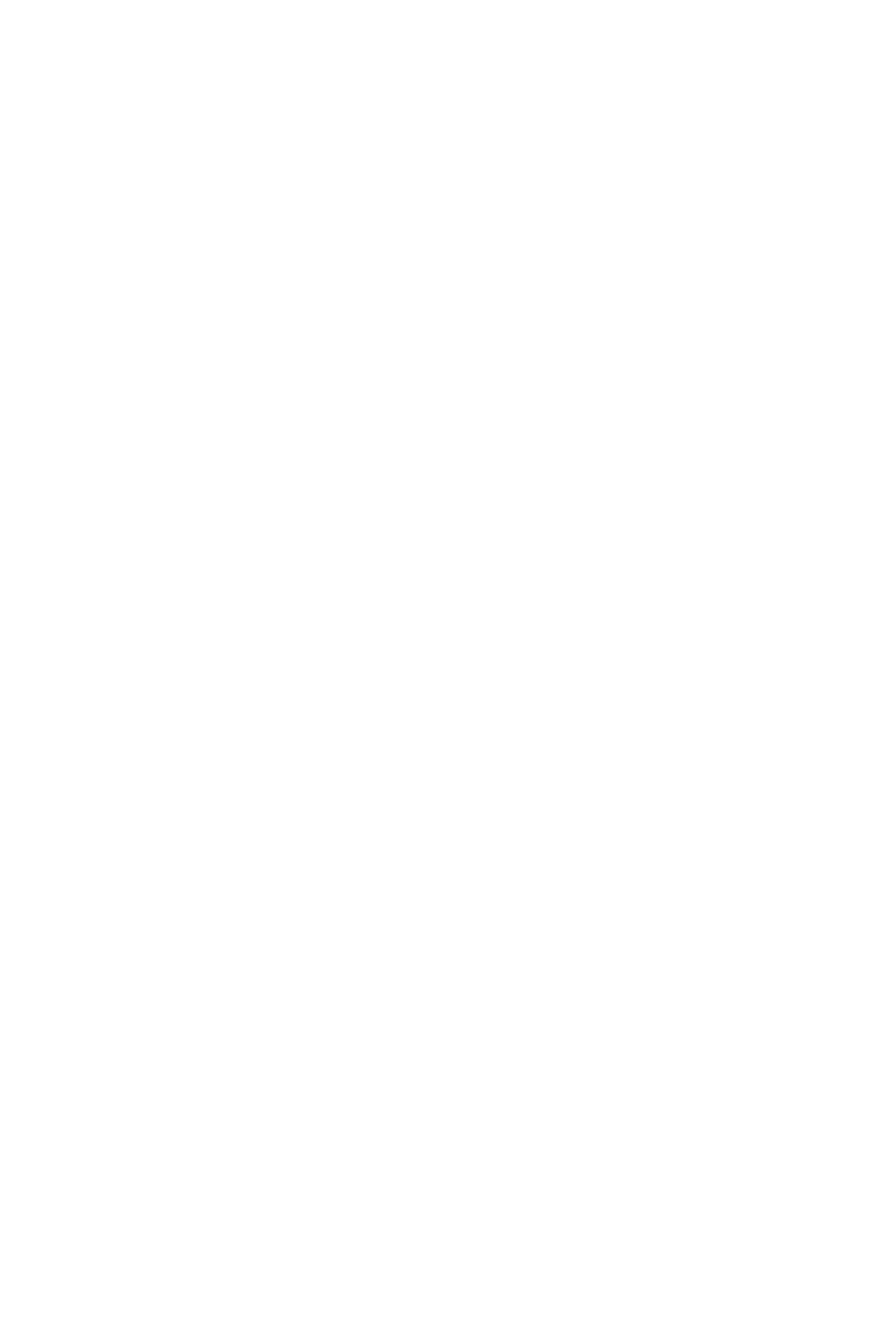

LESSON<sup>1</sup>

# I'll Manage

"Moreover it is required in stewards, that a man be found faithful" (1 Corinthians 4:2).

have observed that many people from<br>other countries who live in the United<br>States send most of their employment<br>earnings back to their native land for<br>the support of their families. Many are also have observed that many people from other countries who live in the United States send most of their employment earnings back to their native land for investing in a homeland house so they can return and live in their primary country of citizenship.

The Bible identifies the present location of Christians as a temporary dwelling place. Our real homeland is yet future.

 1. What terms or phrases that support this truth do you find in the following Bible verses ?

1 Peter 2:9–11

1 Peter 1:17

Matthew 5:13

Matthew 5:14–16

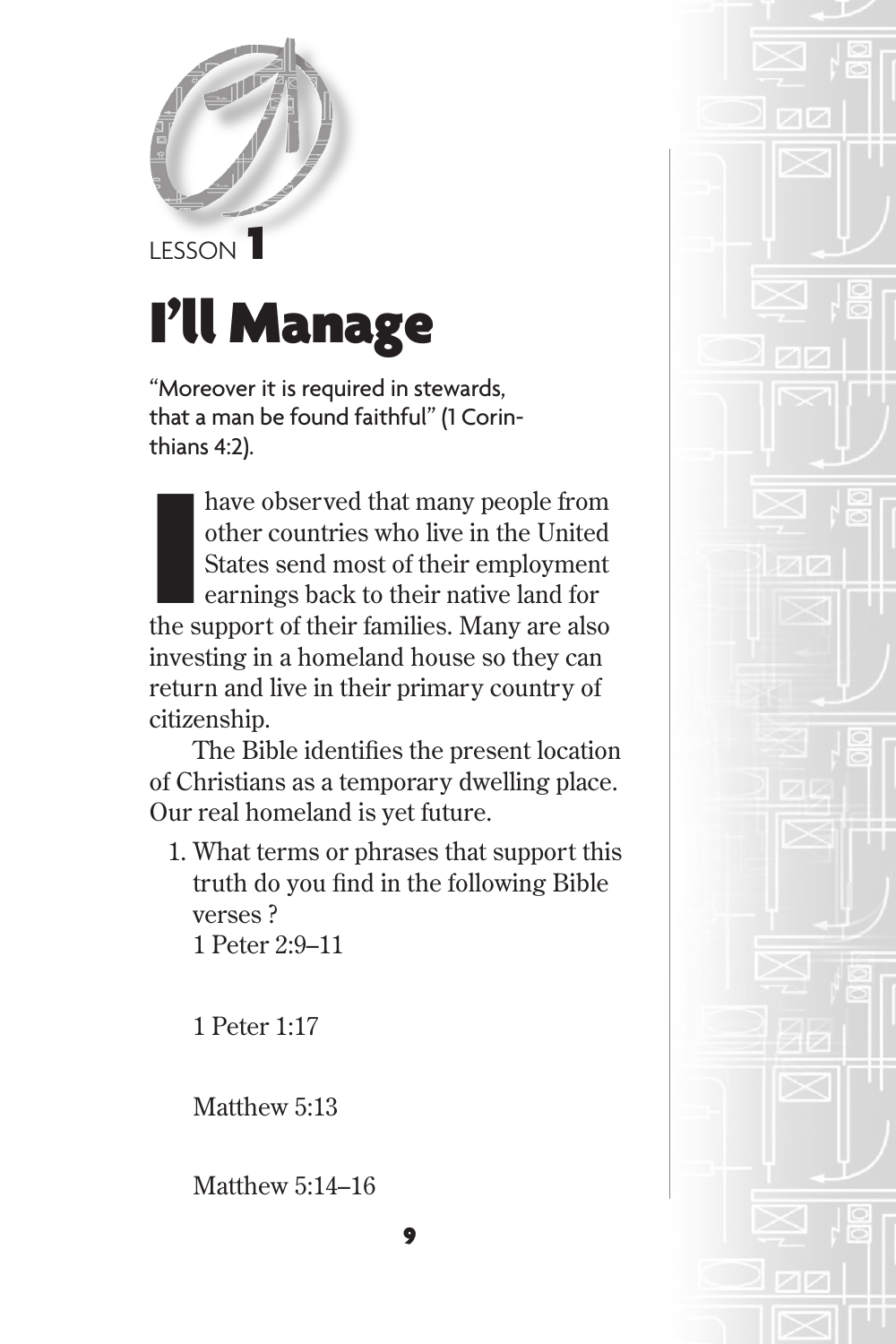

Ephesians 5:8

Philippians 3:20

You gained your earthly citizenship by birth or by naturalization. Your citizenship in Heaven came about by being born spiritually through receiving Christ as your personal Savior and by being placed into the family of God.

 2. Read Colossians 1:12–14. Describe in your own words what this passage teaches you about who you are.

#### TWO WORLDS

- 3. Read the following verses and complete the statements to contrast the two worlds.
	- (a) Colossians 1:13—The unbeliever belongs to the world of \_\_\_\_\_\_\_\_\_\_\_\_\_\_\_\_\_\_\_\_\_\_\_\_\_\_\_\_\_\_ .
	- (b) Ephesians 6:11, 12—Darkness describes the world of  $\qquad \qquad$  .

\_\_\_\_\_\_\_\_\_\_\_\_\_\_\_\_\_\_\_\_\_\_\_\_\_\_\_\_\_\_\_\_\_\_\_\_\_\_\_\_\_\_\_\_\_\_\_\_\_\_\_\_\_\_\_\_\_\_ .

(c)  $1$  John  $2:11$ —Darkness

\_\_\_\_\_\_\_\_\_\_\_\_\_\_\_\_\_\_\_\_\_\_\_\_ .

(d) Colossians 1:13—The believer is a member of the world of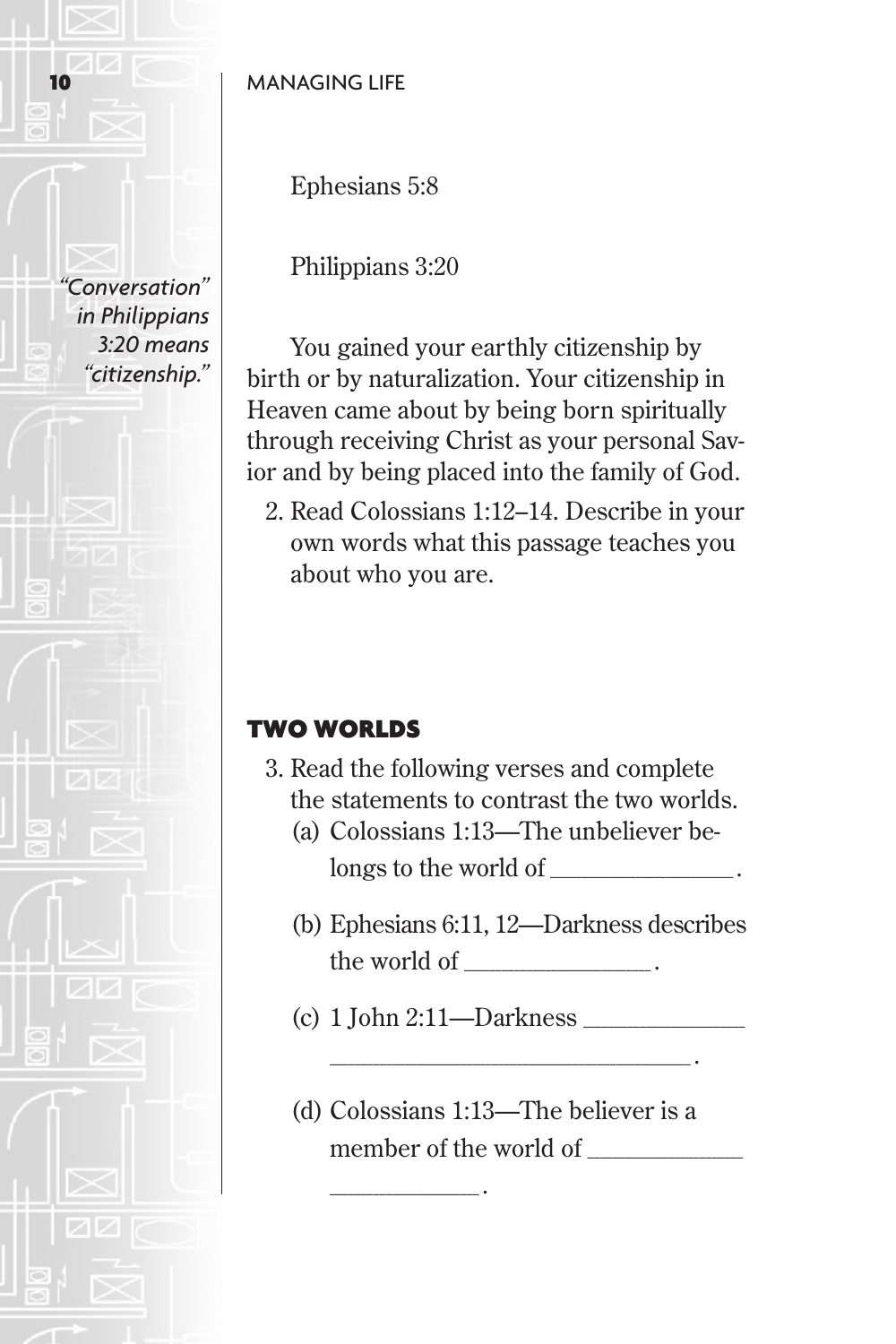- (e) 1 Peter 2:9—Christ came to deliver us from  $\frac{1}{\pi}$  into His marvelous
- (f) 2 Corinthians 11:14—Satan disguises himself as an

\_\_\_\_\_\_\_\_\_\_\_\_\_\_\_\_\_\_\_\_\_\_\_\_\_\_\_\_\_\_\_\_\_\_\_\_\_\_\_ .

#### A HEAVENLY LIFE VIEW

Knowing that your citizenship is in Heaven, you need to have a lifestyle that reflects who you are in Christ. You need answers to the age-old philosophical questions: Who am I? What am I doing here? Where am I going?

God's Word provides all we need to know to make right choices. We can learn from a man like Moses. Moses lived by faith (Hebrews 11:1, 2). He made choices by faith. How did he know how to make right choices in worldly Egypt?

 4. Read Hebrews 11:23–27. State several actions Moses took that built his godly character and good reputation.

The order of these verses begins with the desired results and concludes with the basis that produced these results. Notice the

*While we are*  in *this world of darkness, we are not to be* of *this world.* 

*The world is looking for answers. As many as 700 cults may practice in the U.S.*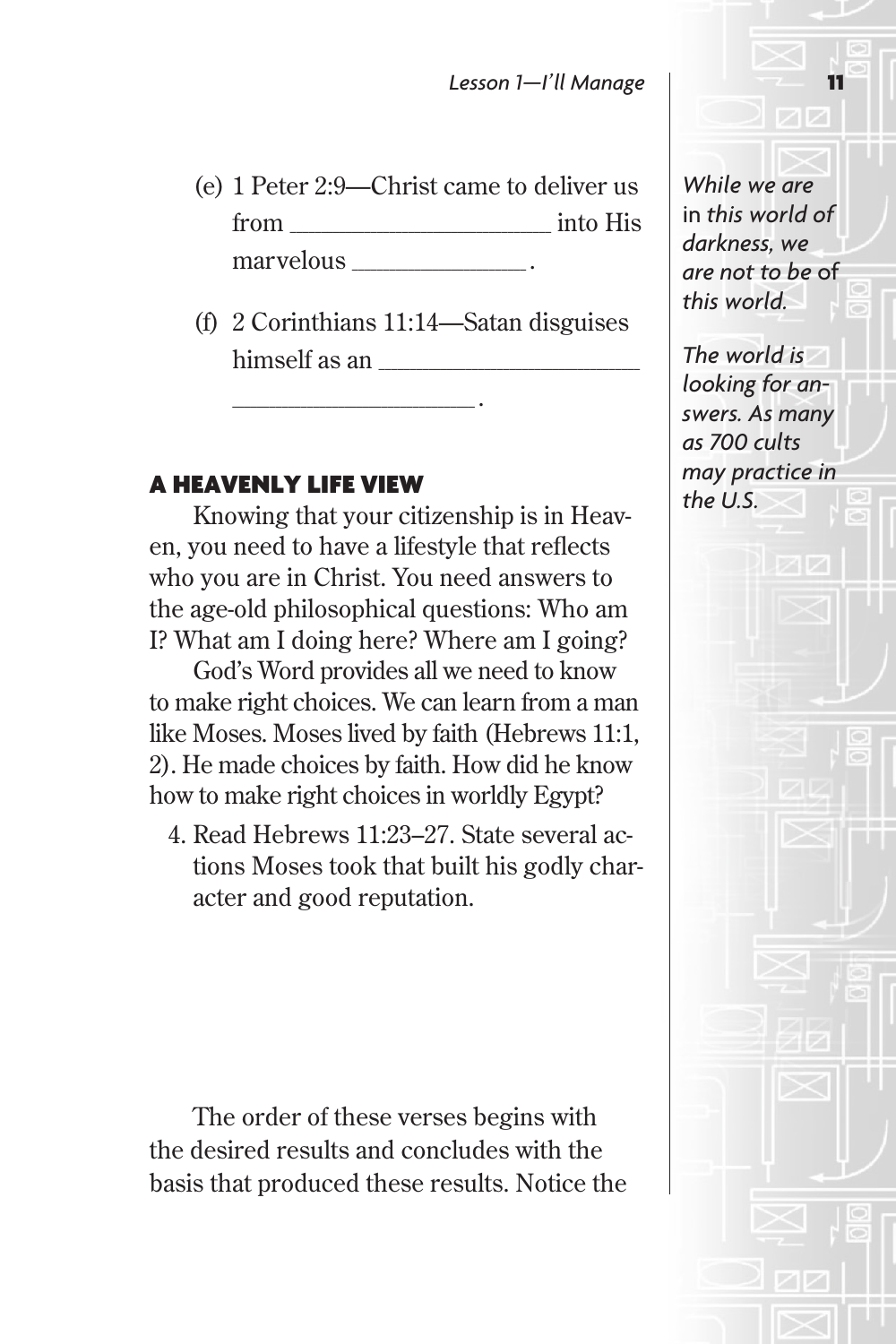

process when you look at the verses in the reverse order.

Verse 27—Moses had a *foundation* in God and His Word. Your view of life must rest on this foundation of Bible truth.

Verse 26—Moses based his *values* on his foundation of faith in God. Your values are shaped by your system of truth.

Verse 25—This victor based his *choices* on his values. Your choices demonstrate your values.

Verse 24—Moses' pattern of choices resulted in good *character* (who he was) and a good *reputation* (what he did).

 5. Read 1 John 2:28—3:3. In light of this text, as well as the other passages you have studied thus far, briefly state your philosophy of life as a believer in Christ. Who am I?

What am I doing here?

Where am I going?

*Who you are is more important than what you do or have. But what you do or*  have is a reflec*tion of who you really are.*

*The Heaven's Gate cult in California lost the value of life. They gave up everything but their Nikes, committing mass suicide, dying while wearing their shoes.*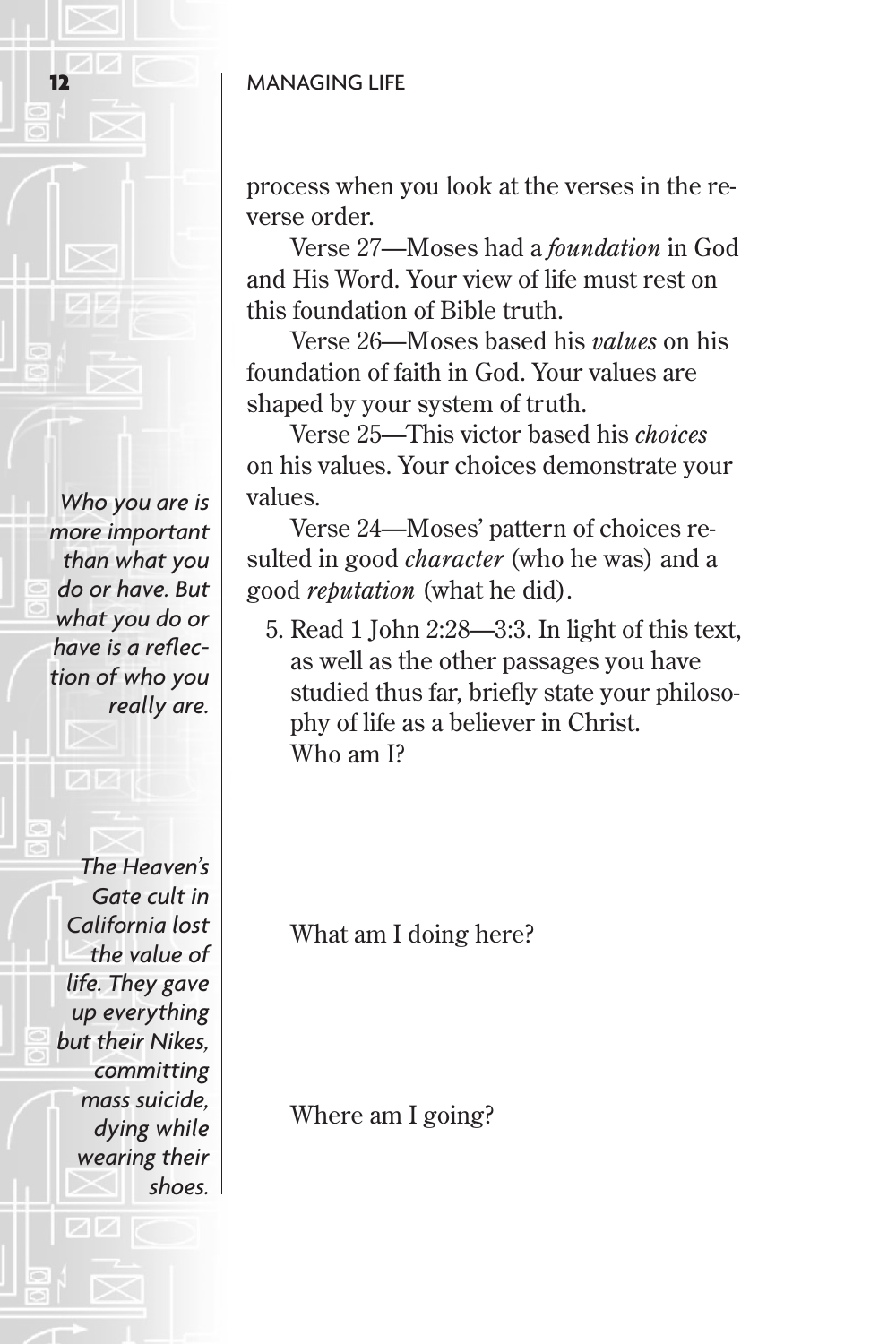#### FOOD FOR THOUGHT

Does your philosophy of life describe the world of darkness, or the world of light?

Does your view of who you are rest on who you are in Christ?

What is the final, trustworthy authority that guides you in making right, characterbuilding choices?

Remember, as a believer you are free to choose whatever you want, but you are not free to choose the consequences of your choices.

#### LIFE MANAGEMENT

 6. Read 1 Corinthians 4:2. What term is used in this text to describe the believer in Christ?

The Bible term "steward" means "manager." A faithful steward, or manager, recognizes that life is a holy trust from the Lord. A good way to understand this principle of life is to study a Biblical illustration of life management.

 7. Read Matthew 25:14–30. State the narrative in your own words, looking for the basic principles. (Don't try to understand the parable as a basis for doctrine.)

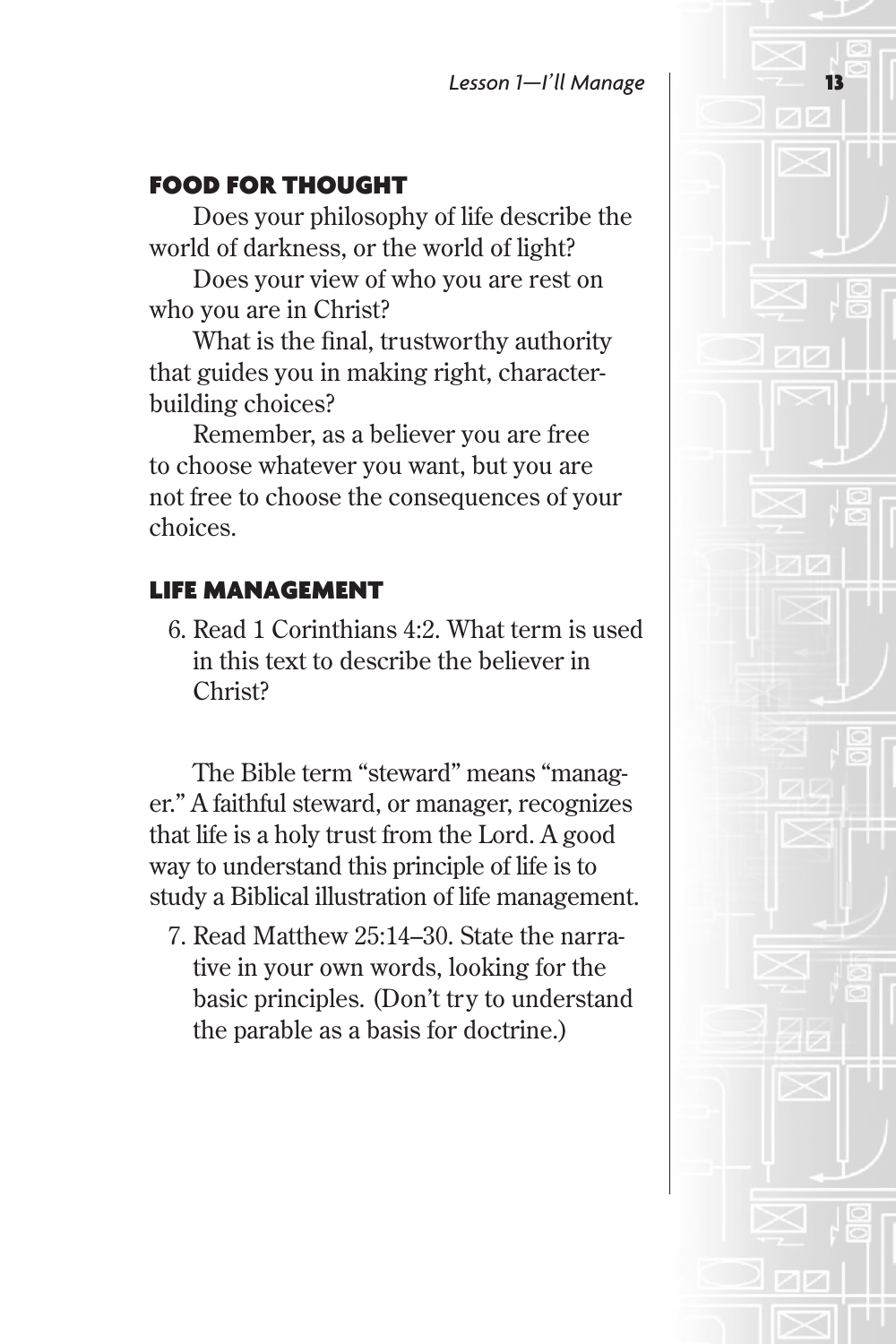

Notice the three basic principles in this parable that outline the believer's management of every resource and choice. Check out the related passages.

*Ownership:* God owns everything (Psalm 24:1; 50:10–12).

*Responsibility:* I am to be responsible in managing what belongs to God (1 Corinthians 4:2; Colossians 3:23, 24).

*Accountability:* God will judge me at the Judgment Seat of Christ according to how I have managed all He has entrusted to me (Romans 14:10–12).

A believer's occupation is to manage the property God has entrusted to him or her. This occupation supersedes all others. Every believer is to be a full-time Christian, a full-time servant of the Lord, and a full-time manager of God's property—regardless of whether his or her career is vocational Christian service or a secular career.

When you live your life under the authority of the Bible and you recognize your occupation as that of manager for God, the Owner, you will know a life of joy and fulfillment. You will experience fulfillment in your personal life, married life, family life, and vocational life.

#### MY WORK ETHIC

Why work? To pay the bills? to climb the ladder of success? to make lots of money? to buy things? Don't fail to integrate your occupation (serving Christ as a steward/manager)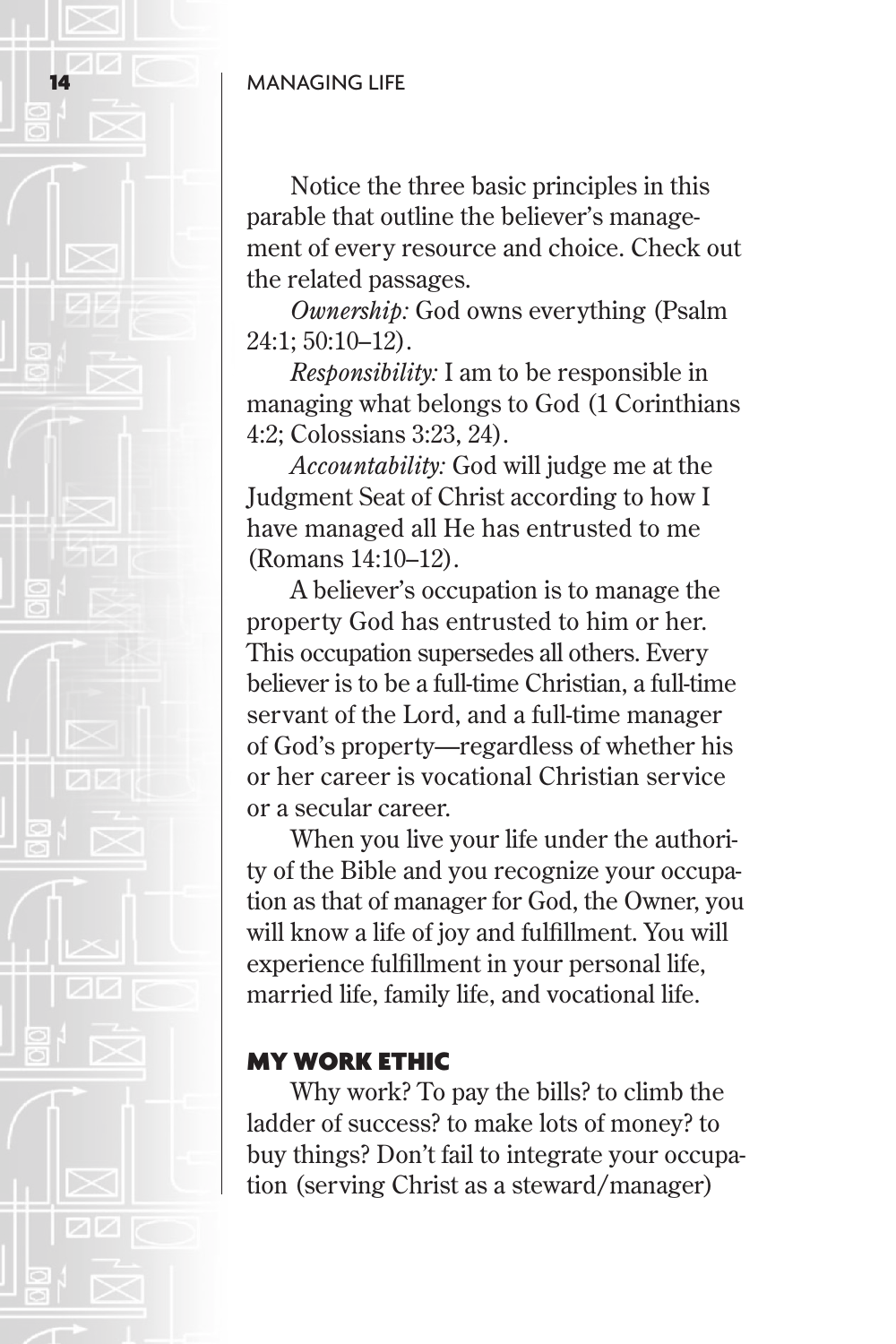with your vocation (commonly referred to as what you do for a living).

A steward of Christ will not selfishly divorce Christianity from his workplace, fearing his Christianity will interfere with his potential success, wealth, or lifestyle. Life is not to be segregated between the sacred and the secular within the believer's daily routine. Your work should be part of your Christian faith and service for Christ as His steward.

 8. Read Genesis 1:28–31. God introduced Adam and Eve to work *before* they sinned and experienced the results of sin. Summarize God's description of this original workplace.

Made in God's image, man has the capacity for purposeful, imaginative work. Adam and Eve worked in a perfect environment. But as a result of sin, the character of the work was altered.

 9. Read Genesis 3:16–19. Describe the ways work changed.

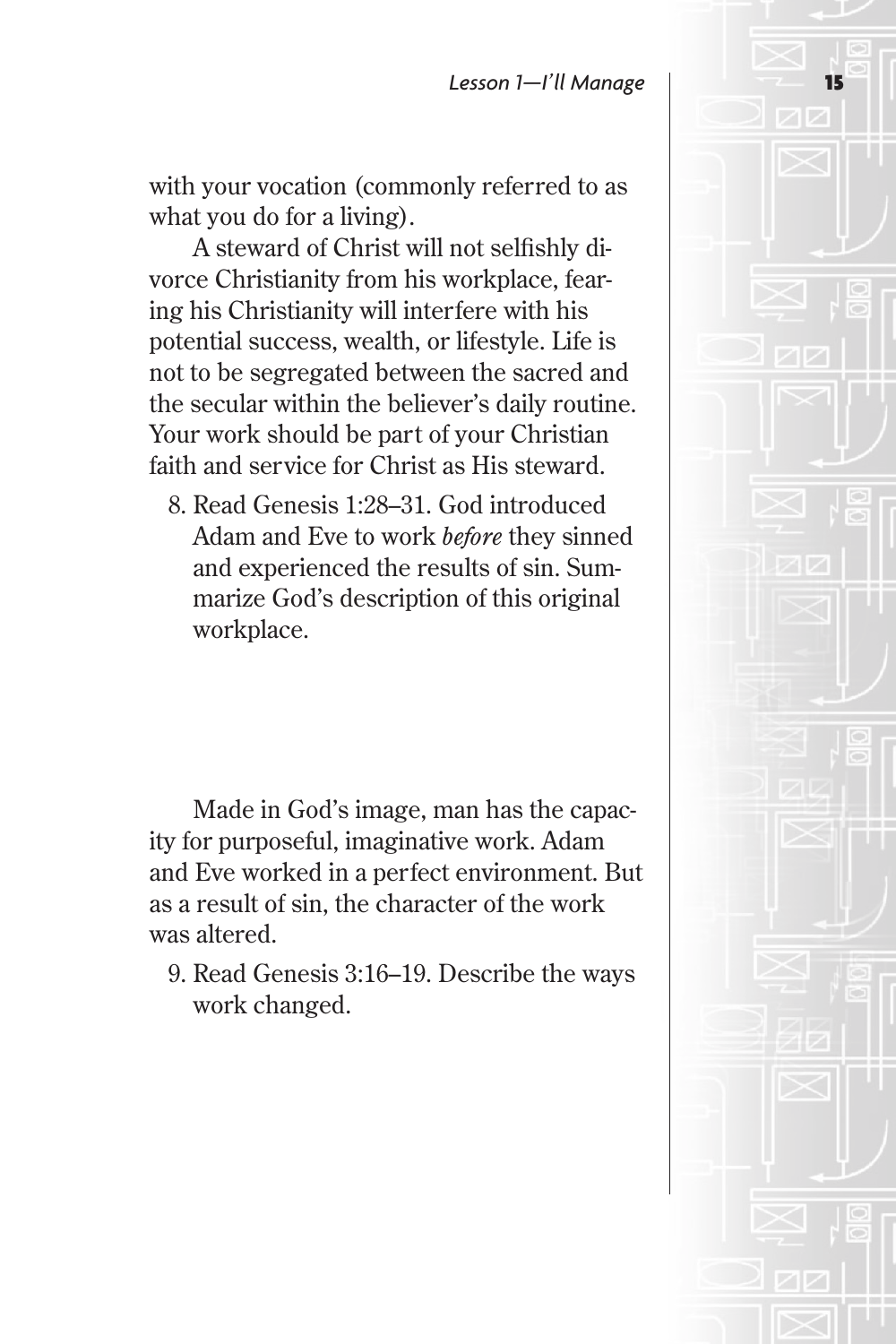

Fellowship with God is possible in your vocation if that workplace does not violate Biblical principles for your choice of vocation.

10. What are some jobs that would destroy your opportunity to be salt and light (Matthew 5:13–16) as a steward/manger for the Lord?

As redeemed people, we have new values and new purpose for living. Our vocation is part of our Christian life. We can enjoy fulfillment in the vocation that is God's will for us.

 11. Read Colossians 3:1 and 17. What impact should the truths of these verses have on the way you view your work?

12. In each of the following verses, find an answer to the question, Why work? Colossians 3:24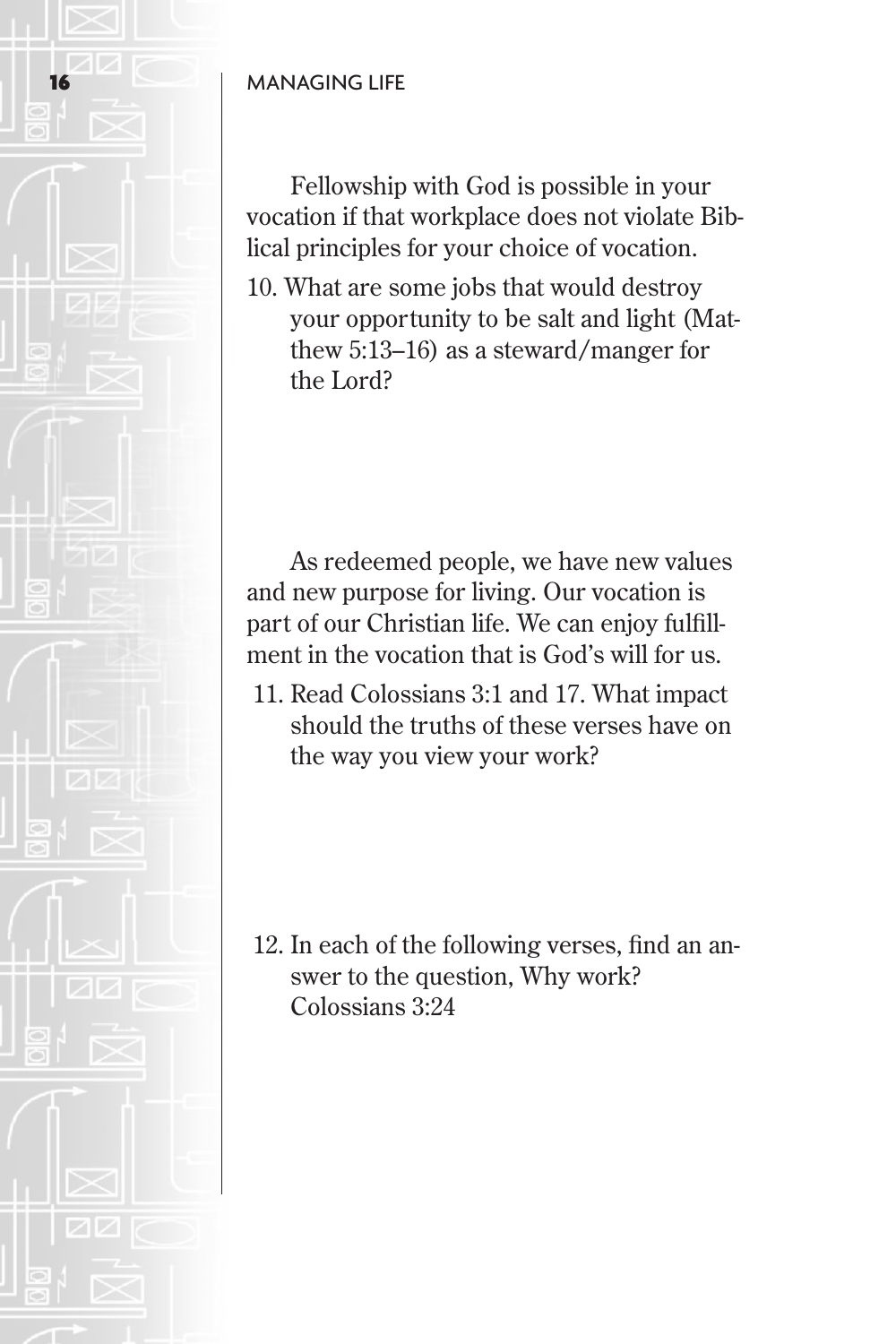2 Thessalonians 3:10–12

1 Corinthians 16:2; 2 Corinthians 8:12; 9:6, 7

Galatians 6:10

Luke 20:25; Romans 13:1–7

#### FOR FURTHER THOUGHT

1. Does the believer really have any "secular" work?

2. Why is work so hard?

3. What can I do to make my work more enjoyable?